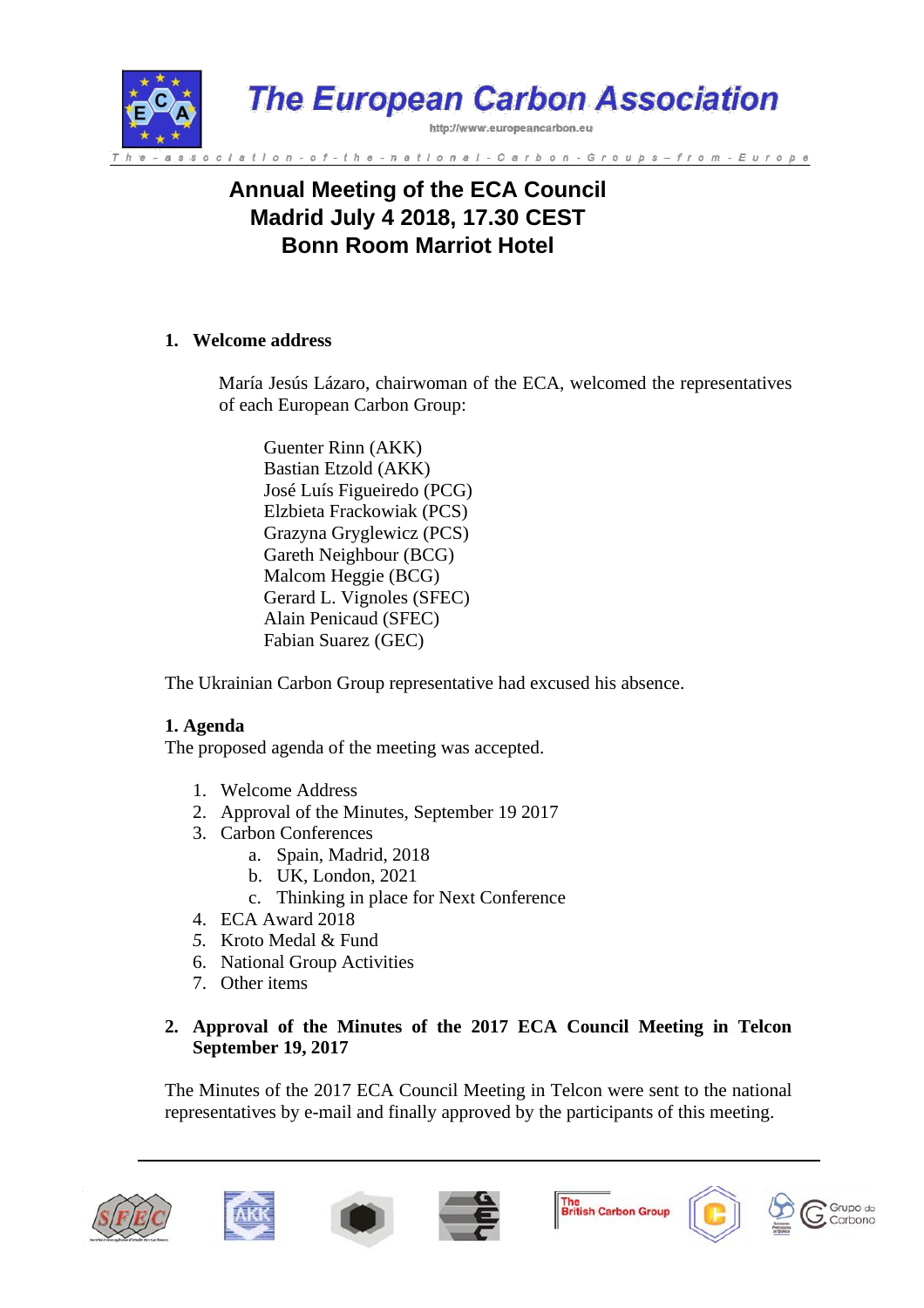

## **3. Carbon Conferences**

## **a. Madrid; Spain 2018**

The conference received 706 participants from 55 different countries of all continents, more than 200 being students. We had 16 sponsors. Most of the participants had been from Europe, followed by participants from Asia.

The final number of accepted presentations was 797, being 377 oral presentations (49 of them as Keynote) and 420 posters.

María Jesús Lazaro reports that we had many abstracts that were finally cancelled at the last moment and we had to cover the final program with those already confirmed. In general, there was an important number of works that were not confirmed until the last dates.

Elzbieta Frackowiak indicates that also in Australia they had many cancellations, about 200.

Gerard L. Vignoles asks about the distribution by countries and María Jesús Lazaro says that information will be given at the closing ceremony on Friday. The largest part of people was coming from Europe.

# **b. Carbon Conference 2021 (London)**

Mr. Gareth Neighbour informs that the conference will be taking place in London. The place of the conference is already reserved, but they don't have much more information at this time. They will keep the ECA informed of the news they will have**.**

### **c. Thinking in place for Next Conference**

According to the ECA agreement, it is the turn now of the SFEC group to organize the Carbon Conference in 2024. They have not yet decided whether the conference venue will be in France or Belgium. Mrs. Elzbieta Frackowiak asks if there are groups in Belgium to organize the Carbon Conference. Mr. Alain Penicaud says that there are several small groups and that they participate in the SFEC meetings. The next president of the SFEC will be from Belgium. The ECA council gives the approval to the SFEC to organize the Carbon Conference 2024.

María Jesús Lazaro asks when Portugal can enter in the cycle to organize the Carbon Conferences. Mr. José Luis Figueiredo says that it is too soon for them to decide, that they will discuss it, but that they will not interfere with the SFEC group for the organization of the Carbon Conference 2024. In these moments, they are











Grupo do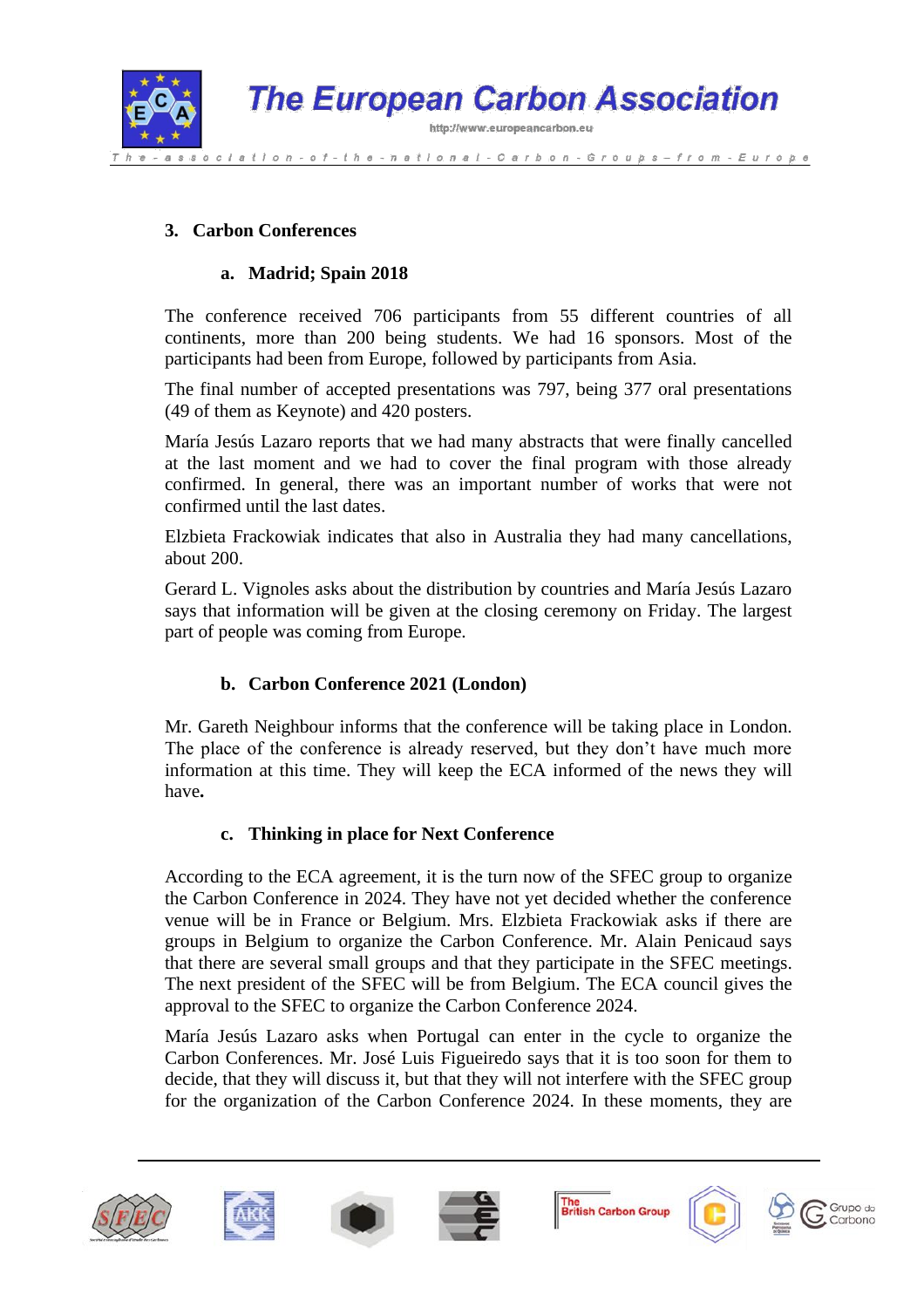

trying to increase the size of the Portuguese Carbon Group including physicists and groups that work on graphene. For them, it could be to enter later in the order after the Carbon Conference 2024 organized by SFEC. The Portuguese Carbon Group has already organized some big congresses and therefore would be prepared to organize the Carbon Conferences.

Gerard L. Vignoles asks whether it is finally decided which group will be the organizer of Carbon 2024.

Gareth Neighbour asks if the method for the selection of the organizer group will continue to be cyclical or if it will be changed to another method. Gareth Neighbour says that it is going to be many years now before organizing a conference again.

All discuss the issue of the position in which new members will enter, without reaching a decision.

Figueiredo says that we would like to check this with the Portuguese Group, but that he thinks it is too soon for them and that he will give an answer by e-mail.

### **4. ECA Award 2018**

Mrs. María Jesús Lazaro informs that 6 awardees were received.

Dr. Marc Monthioux Dr. Jean-Christophe Charlier Dr. Andrea Ferrari Dr. Malcolm Heggie Dr. François Béguin Dr. Morinobu Endo

She also indicated that ECA rules must be defined with more precision, especially rules on the presentation of nominees. Nominations are made by associations or researchers that can individually nominate to more than one candidate. These rules should be better defined.

María Jesús Lazaro informs that this time François Béguin was awarded the ECA prize.

### **5. Kroto Medal & Fund**

Malcolm Heggie explained that his intention was that the Royal Academy in London would be the depository of the prize, but after getting sick, he passed the whole issue to Mauricio Terrones and he did not receive information from Mauricio Terrones since then.

María Jesús Lázaro explained that she has talked to Ljubisa Radovic and Mauricio Terrones. They want Kroto Medal & Fund to be paid with the registrations to the Carbon Conferences. They are going to include 10 or 20\$ in the registration of each











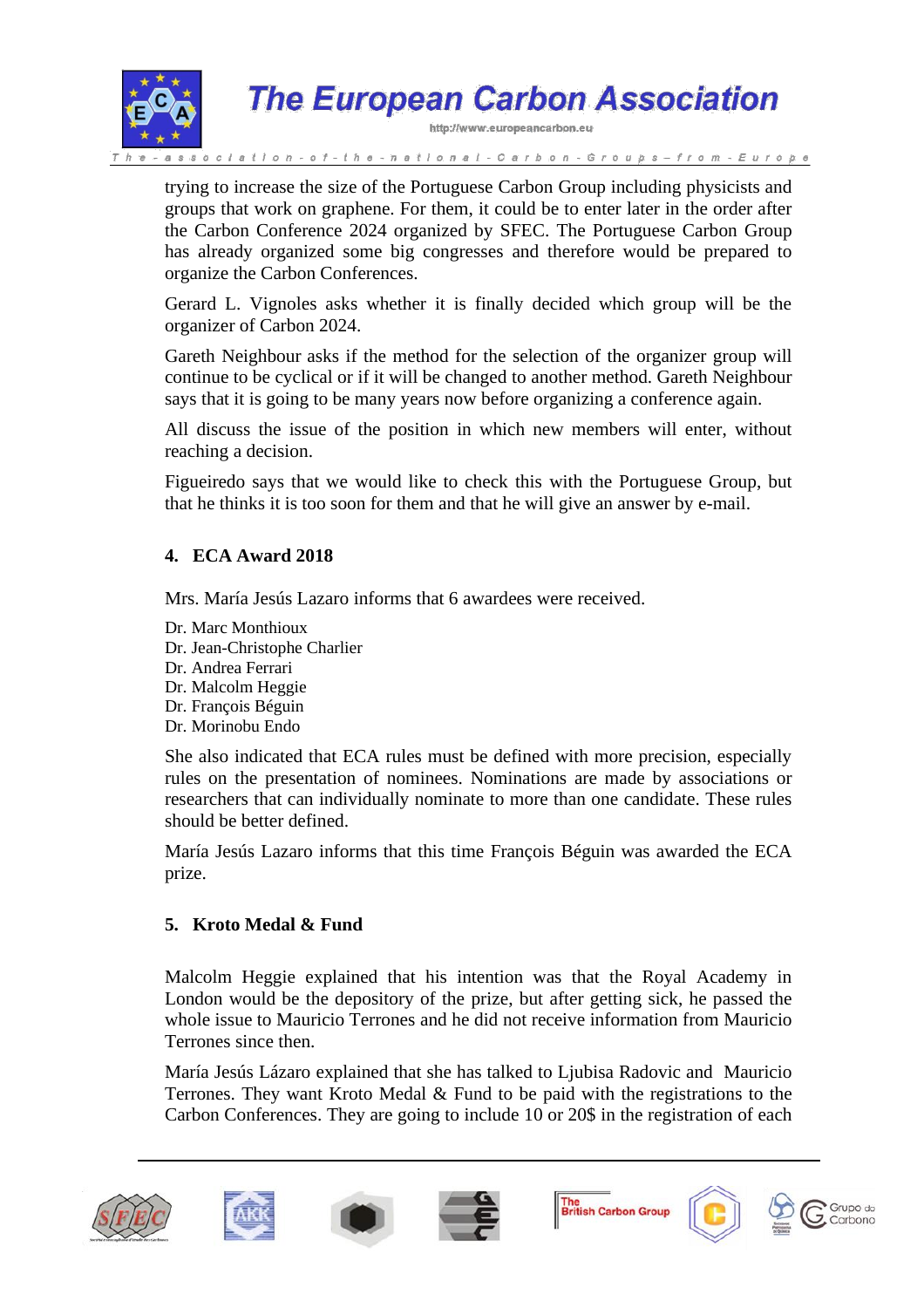

participant to the Carbon Conference in Kentucky. She told them we were going to discuss it at the ECA's annual meeting.

Elzbieta Frackowiak asks who is going to be rewarded. María Jesús Lázaro says that the Kroto award would be for young researchers. Elzbieta Frackowiak wondered why a prize in money. She and José Luis Figueiredo suggested that it would be better to have a medal and / or diploma and a registration fee waiver to the Carbon Conference instead of money. Guenter Rinn also thinks it is a good idea to keep the award for young researchers.

María Jesús Lázaro says that she has already asked them about the rules of the Kroto Medal & Fund, but that they told her that they want to have first some funds and then they would think about the rules of the award.

After a discussion between the different groups of the ECA council, it is decided that the ECA members want to know first what rules the Kroto Award will have, before continuing with the topic of its funding. To gain more clarity we will ask to Mauricio Terrones and to Mr. Ljubisa Radovic what the Kroto Medal rules are. Subsequently the ECA will decide about further actions.

# **6.** N**ational Group Activities 2018**

### **The Francophone Carbon Society (SFEC) events organized in 2018**

- Annual symposium of the SFEC, Obernai (France), May 15-18, 2018. About 80 attendees from (mainly) Francophone laboratories, including = 50% PhD students.
- "PyroMaN III" workshop on "Bulk Carbon Materials (composites, fibers, films, foams, porous carbons, etc.): Relationships between processing conditions and the resulting structure, texture, and properties", as a spinoff of the Carbon Congress, in Madrid, June 28-29, 2018. See<http://www.pyroman.cnrs.fr/pyroman/workshop-2018>
- Support to ChemOnTubes 2018, Biarritz (France), April 22-26, 2018. About 120 attendees from all over the world discussed chemistry on graphene and carbon nanotubes. Over half of them were students or post-docs.

### **The German Carbon Group (AKK) - events organized /planned, 2018**

Since beginning of January 2018, we have a new elected board of the German Carbon Group. The new board members are Prof. B. Etzold, Dr. G. Rinn, Prof. J. Metz, Dr. M. Franz, Priv.-Doz. A. Schinkel (chairman).

In 2018 we had the European Course on Carbon Materials 2018 (ECCM2018) from March 22nd – 23rd, 2018, in Dresden on June 8th we had the national carbon group meeting with the topic "Synthetic Carbon".







The<br>British Carbon Group



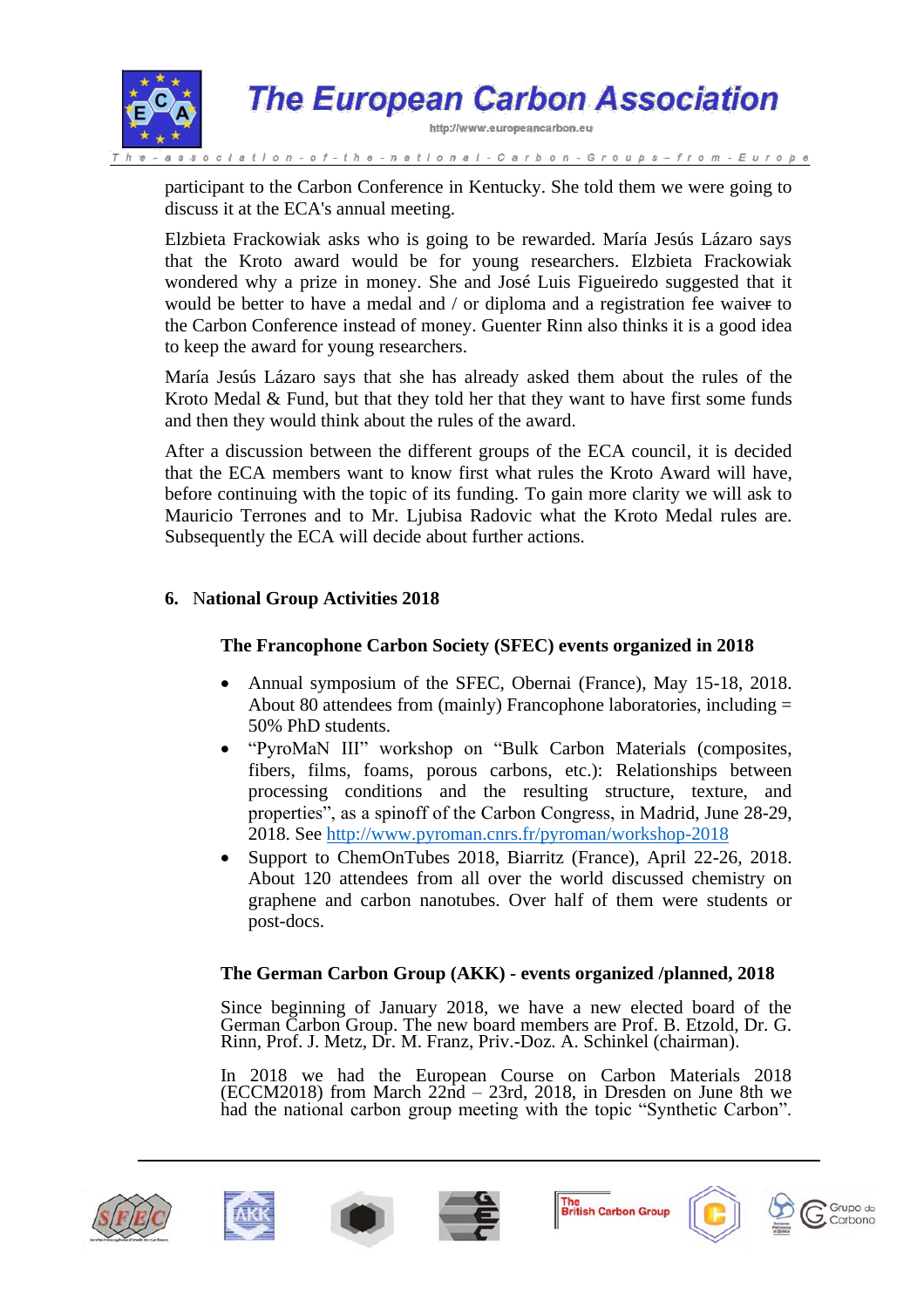

**The European Carbon Association** 

http://www.europeancarbon.eu

the - national - Carbon - Groups – from - Europe

The meeting took place on invitation of the Schunk Kohlenstofftechnik in Gießen. The autumn meeting of the German Carbon Group was held in Shenzhen. It was organized as German- Chinese Symposium. The topic was "Development and Technology of Carbon Materials."

**The British Carbon Group (BCG) - events organized, planned, 2018**

- The Group organised the 6th EDF-Energy Nuclear Graphite Conference 2018, which was held at the Castle Green Hotel in Kendal from the 13th to 18th October 2018.
- The NanoteC18 meeting was run at the University of Sussex from 29th August-1st September 2018

#### **The Spanish Carbon Group (GEC) – events organized, planned 2018**

- Carbon 2018 "Bounded by Carbon". 1<sup>st</sup> -6<sup>th</sup> July 2018, Madrid, Spain.
- Carbon Nano-Materials and Nano-Composites (Carbon 2018 Satellite Workshop) Palacio de Jabalquinto - Sede Antonio Machado - UNIA BAEZA, Jaén, Spain, 7‐10 July, 2018
- First International Workshop on Multi-functional Nanocarbon Fibres (Carbon 2018 - Satellite Workshop) Madrid, Spain 27-29 June, 2018

### **The Polish Carbon Group (PCS) - events organized, planned 2018**

XI Scientific-Technical Conference of the Polish Carbon Society "Carbon Materials and Polymer Composites" Science-Industry'2018 – Ustron-Jaszowiec, 17-20 April, 2018.

1<sup>st</sup> Scientific Workshop of the Polish Carbon Society, Wroclaw, 21 September 2018.

#### **The Portuguese Carbon Group events organized, planned 2018**

• The 8th International Symposium on Carbon for Catalysis, CarboCat – VIII, took place in Porto from June 26 to 29, 2018. The event was organized by the LCM team (Group 4 of the Associate Laboratory LSRE-LCM), under the auspices of the Carbon Group of the Portuguese Chemical Society..

#### **The Ukraine Carbon Group events organized, planned 2018**













Grupo do